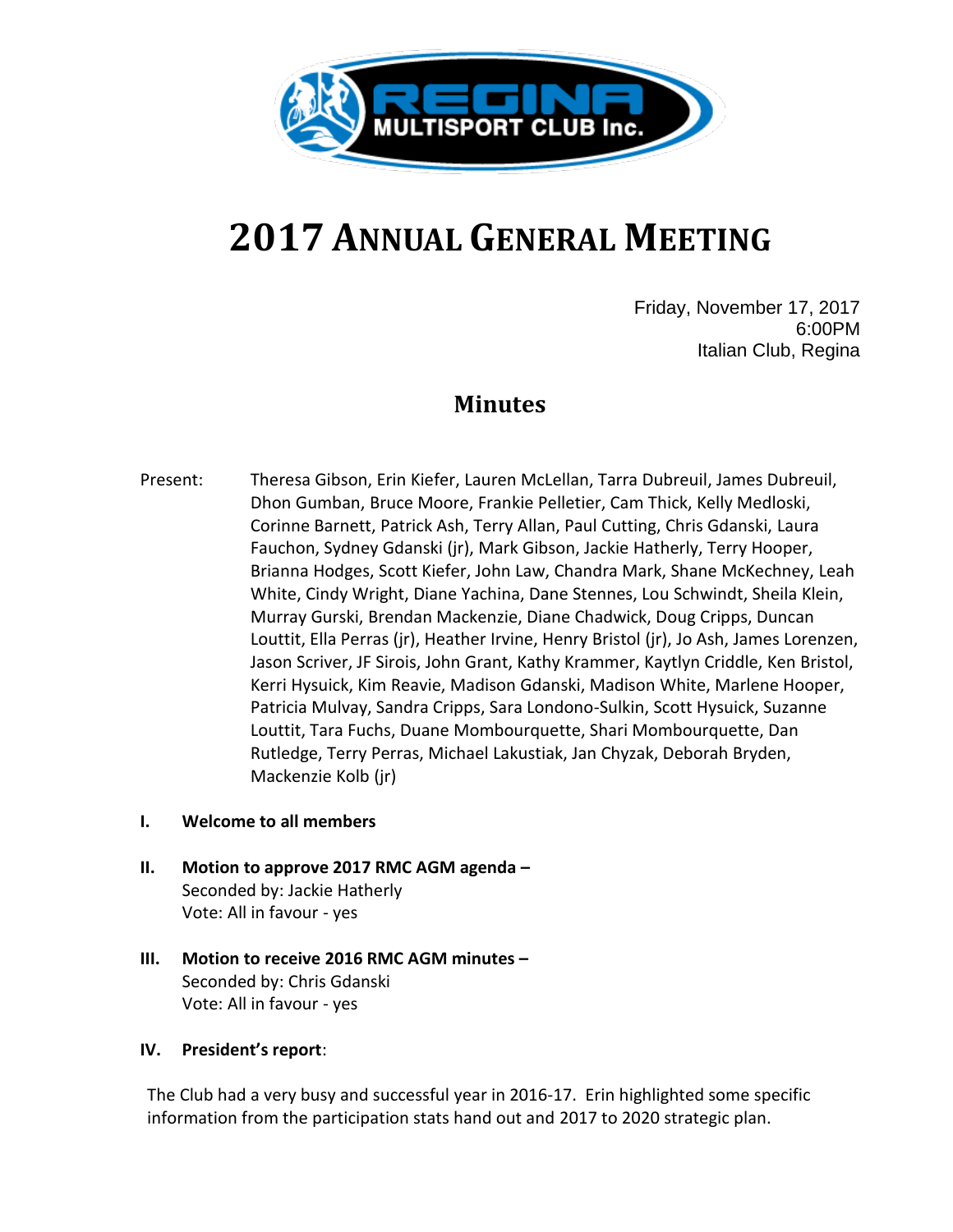RMC has the largest non-profit club in Western Canada. For 2017-18 we have left our membership fees at \$15.

Training highlights of 2016-17 included being able to expand pool time and partnering with Spoke n'Hot to co-sanctioning our indoor cycling to increase participation from Sask Cycling members. In 2017-18 we will also see an increase to strength training as we were able to get a third time slot each week. Our swimming numbers may drop as we have given up Sunday night pool time and have entered an alternate pool sharing arrangement with Endurance Journey Coaching.

In addition to traditional training, we added free open water swim clinics which were very well received by athletes. We also organized a "barnstorm" of the Regina Beach open water swim and saw 30 RMC members attend that event. This year Western Cycle sponsored the Thursday Night Rides with a \$500 gift card, drawn based on participation. Thank you to Lou Schwindt and Tara Fuchs for leading these rides over the summer and congratulations to Karen Harasen, the winner of the gift certificate.

It was gratifying to see lots of new and old athletes coming out to race and volunteer in 2016- 17. We had almost 200 individuals volunteer for our events throughout the season. Overall race participation increased by 41 per cent. Club members also enjoyed gathering at races outside of the city, over 40 members gathered at races in Stoney Plain and Riding Mountain and showed the strength of the RMC community.

To celebrate the season RMC also hosted a scavenger hunt bike ride and BBQ, as well as a volunteer appreciation night in coordination with the Great White North team party.

Our junior team of 12 to 19 year olds is experiencing amazing growth and the performances of these athletes are truly admirable. This summer all of the athletes had excellent performances at various events, including Nata and Kaelen travelling to Summer Games, and Molly winning the national championship tri event for 12-13 year olds. Saskatchewan Triathlon is revising its junior elite program in the coming months and we will keep working with STAC to ensure our athletes have the best opportunities available.

We are hopeful to see the return of a winter snowshoe or ski series in winter 2018 pending snowfall. Most events in 2016 and 2016 were cancelled due to lack of snow. Fresh Air Experience continues to be a generous sponsor for our winter outdoor events.

We completed a clothing order, designed new swim caps and race swag bags, and were able to offer several promo codes to our members.

RMC continues to have a very good working relationship with Sask Triathlon in the past year and have a very good working relationship with the Exec Director. This past spring several RMC members won provincial awards from STAC, including Kerri and Scott Hysuick (Male and Female Athletes of the Year), Erin Kiefer (Volunteer of the Year), Molly Lakustiak (Rookie of the Year), Kaelen Kolb (youth athlete of the year), and Terry Hooper (Builder). In 2017, RMC is eligible to receive about \$13,000 in member assistance grants from STAC. We use this funding for timing, to support races, and to specific purchases, like our new tent and arch.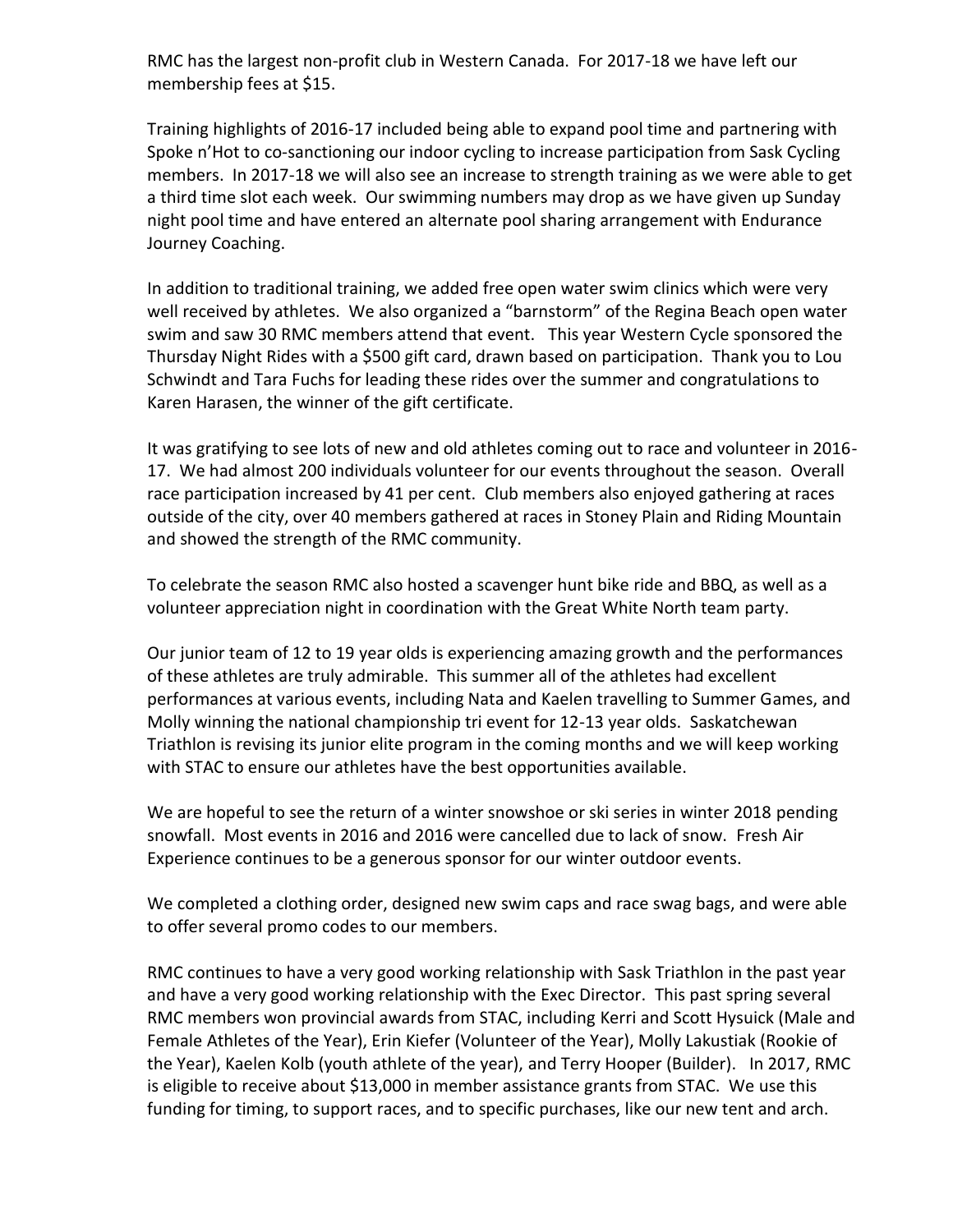# **V. Financial report**:

RMC had a net profit of almost \$16,000 in 2016-17. This is due to profit from races and training throughout the year. The Club is in a healthy financial position with sufficient assets to cover liabilities. The profit we earned over the past year has increased our accumulated surplus to about \$60,000.

Our races were very successful this year with a total profit of about \$5,000.

Our adult training posted a total profit of about \$15,000. This is mostly a result of our expanded pool time and selling out almost all of our courses. RMC has set swim prices so that athletes are paying about \$10/hour to swim with a coach. We believe this is a very reasonable cost.

The youth team posted a profit of about \$3,000. As this group grows and takes on more training time and more members we are working to smooth the costs and ensuring facility costs are being appropriately accounted for. RMC was able to reduce fees for the recreational and competitive program for the upcoming year as a result of increased participation.

The club incurred about \$10,000 of other expenses, which includes costs for our AGM, having our financial statements reviewed, and the purchase of promotional items and equipment.

As the club has had a healthy balance for several years, the Board has decided to continue with our Master's athlete fund to sponsor qualified athletes representing the club while competing at international championship events. A pool of \$5,000 will be divided equally among eligible athletes, to a maximum of \$1,000 per athlete. Guidelines for this program have been developed and are posted online.

The Board is also planning to draw down on funds by increasing support for junior athletes and coaches. For example, the club recently covered the entry fees for junior athletes racing as RMC athletes at Provincial Cross Country Championships. RMC is funding the junior coach to attend the Science and Triathlon World Conference in Edmonton this December.

The Club will look into potential short term investments for excess cash in 2018.

**Motion to receive the 2016-17 financial statement**: Erin

Seconded by: Frankie Pelletier Vote: All in favour - yes

**Motion to forego full audit of the 2017-18 financial statement and opt for a review**: Erin Seconded by: Paul Cutting Vote: All in favour – yes

# **VI. Sponsorship Recognition**

Leah White thanked our race sponsors for their contributions in 2016-17. Special thanks to Campbell and Haliburton, Spoke n'Hot, Western Cycle, and Endurance Journey Coaching.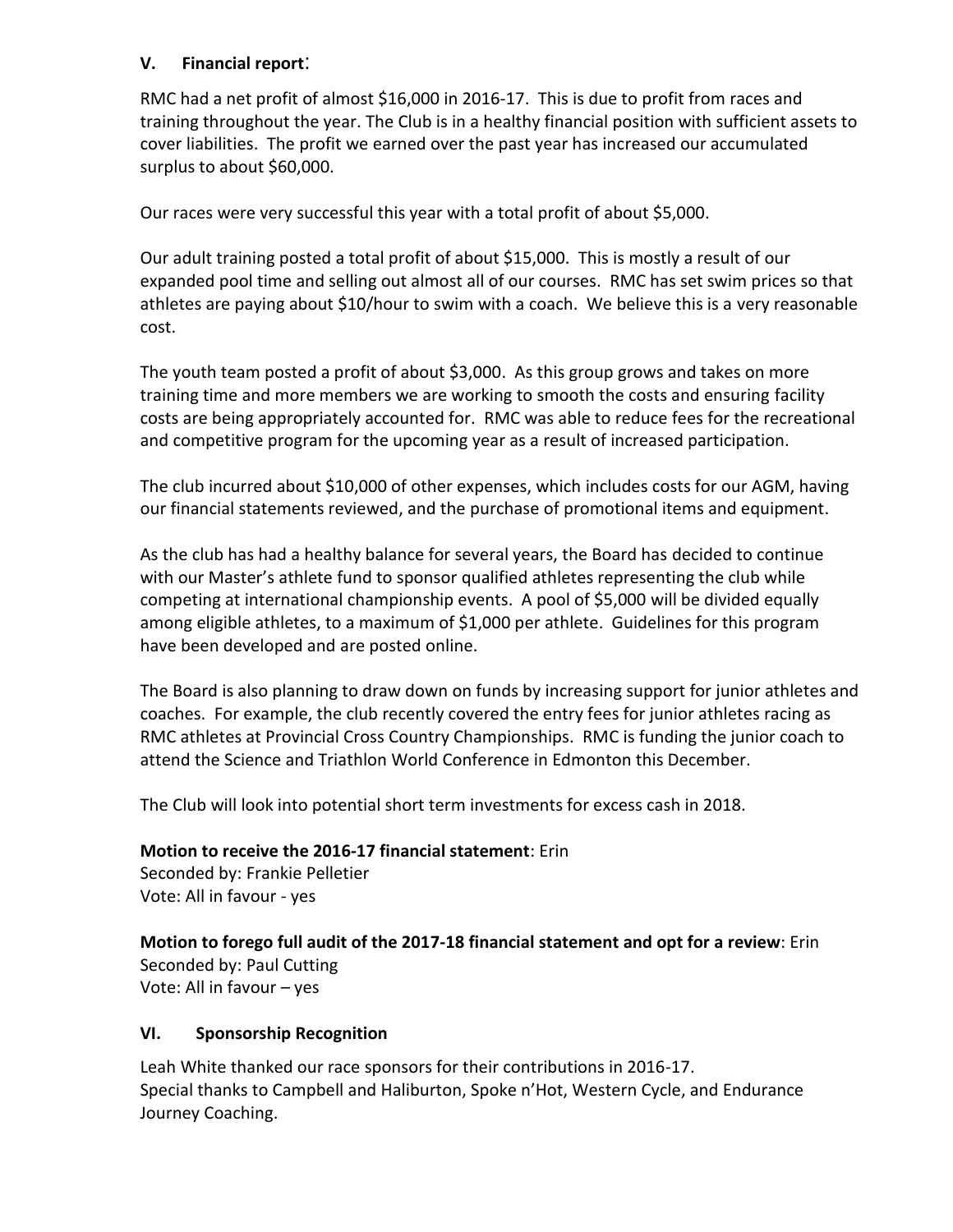### **VII. University of Regina Tri Club Report**

James Lorenzen spoke briefly regarding plans to develop a triathlon club at the U of R.

### **VIII. Proposed Bylaw Amendments**

Erin tabled proposed bylaw amendments. The amendments are housekeeping in nature, and align bylaws with current practices. Bylaws were last amended in 2009.

#### **Motion to:**

- **1) delete section 3.9 because it not the Club's operating practice;**
- **2) amend the financial year end to August 31, as that is the long standing operating practice of the Club; and**
- **3) delete section 9.7 because that exact wording is included elsewhere in the bylaws.**

Seconded by: Duane Mombourquette Vote: All in favour – yes

#### **IX. Comments from the floor**

Chris Gdanski spoke on behalf of STAC about the Team Canada spots available this upcoming race season.

#### **X. Elections**

Thank you to Murray Gurski for volunteering for the board last year. Thanks to Corrine Barnett for acting as Treasurer for three years, as well as to Jeff Marshall for all his assistance with our books.

Special thank you to Terry Hooper for many years of dedication to local, provincial, and now national work to grow triathlon. An award in Terry's honour was presented to Patrick Ash and Jason Daum. This award will be given out annually to a member who shows great tenacity in advancing RMCs objectives in the community.

| President                               | Erin Kiefer           |
|-----------------------------------------|-----------------------|
| Vice President                          | Rob Nelson            |
| Secretary                               | <b>Theresa Gibson</b> |
| Treasurer                               | Katelle Halpape       |
| Communications                          | Leah White            |
| <b>Junior Team</b>                      | Derrick Mann          |
| Youth Program Coordinator               |                       |
| <b>Volunteer and Social Coordinator</b> | Tarra Dubrielle       |
| Member at Large                         | Kaitlyn Criddle       |
| <b>Training Coordinator</b>             | Kerri Hysuik          |

Call for nominations from the floor (repeated 3 times) – No nominations brought forward

#### **Motion to approve the slate of candidates:** Erin Seconded by: Brianna Hodges